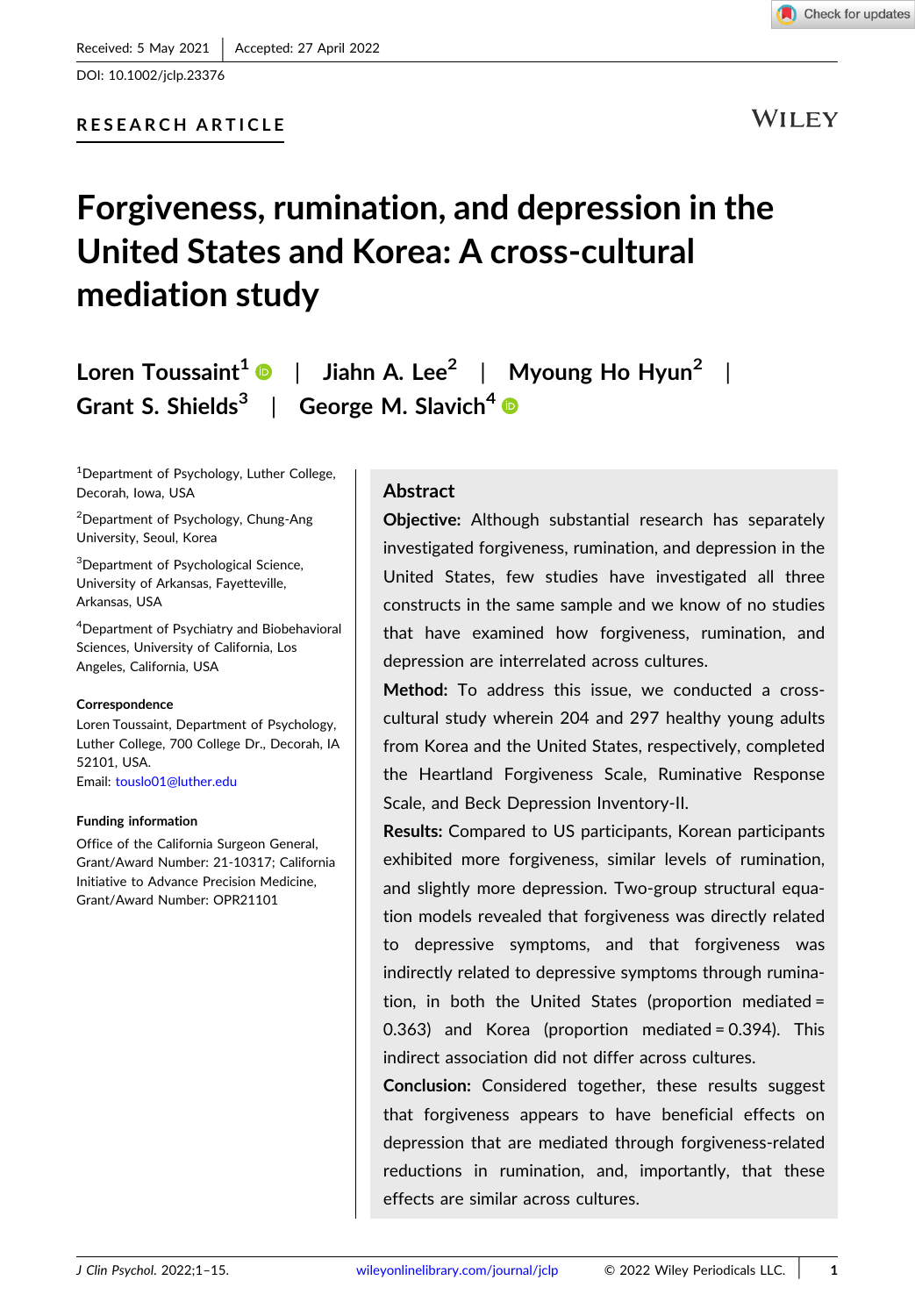$\frac{2}{\sqrt{11}}$   $\sqrt{11}$   $\sqrt{11}$   $\sqrt{11}$   $\sqrt{11}$   $\sqrt{11}$   $\sqrt{11}$   $\sqrt{11}$   $\sqrt{11}$   $\sqrt{11}$   $\sqrt{11}$   $\sqrt{11}$   $\sqrt{11}$   $\sqrt{11}$   $\sqrt{11}$   $\sqrt{11}$   $\sqrt{11}$   $\sqrt{11}$   $\sqrt{11}$   $\sqrt{11}$   $\sqrt{11}$   $\sqrt{11}$   $\sqrt{11}$   $\sqrt{11}$ 

#### **KEYWORDS**

culture, depressive symptoms, forgiveness, mediation model, resilience, rumination

# 1 | INTRODUCTION

Research has demonstrated that forgiveness is associated with both rumination and depression (Çolak & Güngör, [2021](#page-12-0); McCullough et al., [2007\)](#page-13-0). Additionally, an abundance of research has shown that rumination plays an important role in promoting depression (Kovács et al., [2020\)](#page-12-1). Given these associations, some researchers have examined the extent to which the association between forgiveness and depression is mediated by rumination (e.g., Berry et al., [2005;](#page-12-2) Brooks & Toussaint, [2003](#page-12-3); Ysseldyk et al., [2007](#page-14-0)). Furthermore, theoretical models have been developed wherein rumination is proposed as a key mechanism by which forgiveness influences mental health (Griffin et al., [2015;](#page-12-4) Toussaint & Webb, [2005\)](#page-14-1).

Although this research has revealed associations between forgiveness, rumination, and depression, this work has been limited insofar as it has largely studied westernized cultures. Moreover, when multicultural research has been done, unvalidated measures have sometimes been used, and limited analyses, such as Baron and Kenny's ([1986](#page-12-5)) causal steps mediation models, have been employed. To address these important issues, we pursued two key aims. First, we compared levels of trait forgiveness, rumination, and depression in the United States and Korea. Second, we examined a model of how trait forgiveness acts indirectly through rumination to correlate with depression and determined if this model varied across these two cultures.

One key difference between the United States and Korean cultures involves individualistic versus collectivistic orientations (Diener et al., [2000;](#page-12-6) Hofstede, [1980](#page-12-7), [2001;](#page-12-8) Markus & Kitayama, [1991\)](#page-13-1). These differences may potentially impact processes such as forgiveness and rumination insofar as these macro‐cultural perspectives could affect levels of or associations between the variables (Hook et al., [2008](#page-12-9)). A small body of theoretical and empirical work suggests that forgiveness should be higher in collectivistic cultures as compared to individualistic cultures (Kadiangandu et al., [2001,](#page-12-10) [2007](#page-12-11); Paz et al., [2008;](#page-13-2) Suwartono et al., [2007\)](#page-14-2). Expected cultural differences in rumination and depression remain less clear. Below, we review cultural studies bearing on each of these constructs and consider studies based on a mediation model of forgiveness, rumination, and depression, which are relevant for the present research.

#### 1.1 | Culture and forgiveness

Theory suggests that culture may play a role in both the virtue and process of forgiveness (Hook et al., [2008](#page-12-9); Leach & Parazak, [2015](#page-13-3); Sandage et al., [2020](#page-13-4); Sandage & Wiens, [2001](#page-13-5); Sandage & Williamson, [2005](#page-13-6)). Sandage and Williamson ([2005](#page-13-6)) posed two critical questions regarding the role of culture in forgiveness: (a) "Is forgiveness valued and practiced in similar ways across cultures?" (p. 41) and (b) "How do particular cultural and contextual factors influence individual and group processes of forgiveness and unforgiveness?" (p. 41). Hook et al. ([2008](#page-12-9)) described how culture may influence cognitive and emotional aspects of forgiveness and suggested that in collectivistic cultures, individuals may be more likely to engage in decisional forgiveness (i.e., cognitively based forgiveness) than emotional forgiveness out of concern for avoiding conflict and restoring relational harmony. Sandage and Wiens ([2001](#page-13-5)) and Sandage and Williamson [\(2005\)](#page-13-6) highlighted several important characteristics of culture (e.g., power, control, individualism–collectivism) that may influence forgiveness and they suggested that collectivistic orientations, in particular, may positively influence forgiveness.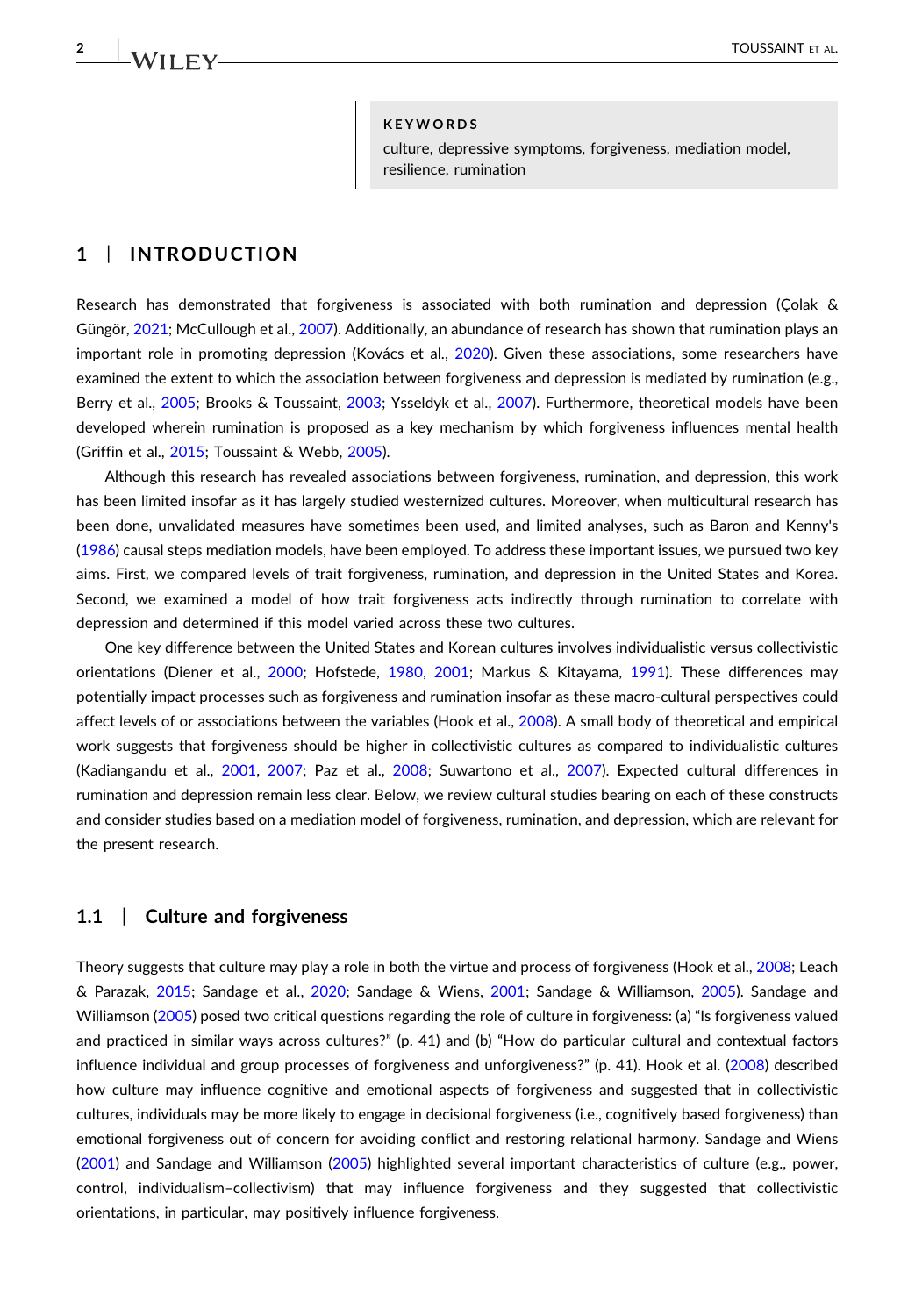Similarly, Hofstede et al. ([2010](#page-12-12)) described several characteristics by which cultures differ (e.g., individualismcollectivism, power distance, uncertainty avoidance, masculinity‐femininity, long‐ vs. short‐term orientation, and indulgence vs. restraint), and Leach and Parazak ([2015\)](#page-13-3) argued that we need a better understanding of the forgiveness construct in the context of these cultural similarities and differences in order for forgiveness research to move forward. Finally, Sandage et al. ([2020](#page-13-4)) suggested that although there are some cultural similarities in (a) willingness to forgive, (b) predictors of interpersonal forgiveness (e.g. apology), and (c) types of offenses that require forgiveness (e.g., bullying, arguments), there are also many cultural differences. Sandage et al. ([2020](#page-13-4)) highlighted individualistic‐collectivistic differences in motives to forgive, for instance, intrapersonal motives (e.g., emotional relief) that are more common in individualistic societies compared to interpersonal (e.g., relational) motives that are more common in collectivistic cultures.

Given the theoretical arguments for the role of culture in forgiveness, cross-cultural empirical examinations of forgiveness have been carried out. In fact, the investigation of forgiveness and mental health has become a multicultural, scientific enterprise and includes studies conducted in Canada, China, France, India, Netherlands, Portugal, South Africa, and the United States, among other countries (e.g., Worthington & Cowden, [2017](#page-14-3); Ysseldyk et al., [2007](#page-14-0); Zhang et al., [2020](#page-14-4)). At the same time, however, many studies have not used cross-cultural methods or cross‐culturally validated instruments to assess forgiveness or its association with mental health‐related processes such as stress, rumination, and depression. A notable exception is research by Mullet and colleagues (Kadiangandu et al., [2001,](#page-12-10) [2007](#page-12-11); Mullet & Neto, [2020;](#page-13-7) Paz et al., [2008](#page-13-2); Sandage et al., [2020;](#page-13-4) Suwartono et al., [2007](#page-14-2)), who have developed a measure of forgiveness and confirmed its reliability and validity in several different cultures. This research has permitted a careful inspection of forgiveness and its cultural determinants.

Generally speaking, this research has revealed that collectivistic cultures tend to be more forgiving and less resentful on average than individualistic cultures (Mullet & Neto, [2020;](#page-13-7) Sandage et al., [2020](#page-13-4)). Collectivistic and individualistic cultures share some common understanding of recognizing a transgression and canceling debts, but collectivistic cultures also appear to more so conceptualize forgiveness in terms of its importance in interindividual processes, such as reconciliation (Ho & Worthington, [2020](#page-12-13); Joo et al., [2019](#page-12-14)). However, one study of collectivistic Chinese individuals, as compared to Western‐Europeans, has shown similar levels of forgiveness and higher levels of resentment and greater tendency to expect such things as reparations and apology (Paz et al., [2008\)](#page-13-2). However, participants were not collected through population‐based samples and religious affiliation was confounded with culture, as the Western‐European sample was exclusively Christian in belief and the Chinese sample was comprised of individuals with Buddhist, Taoist, or other faith beliefs.

Given this body of research linking culture to forgiveness, a first aim of the present study was to test the hypothesis that collectivists are more forgiving than individualists. We did this using cross‐culturally validated measures in samples from two countries—the United States and Korea—that differ considerably on the construct of individualism–collectivism. Comparing US participants to Korean participants is ideal because they differ substantially on individualism and collectivism. In one study, for example, Hofstede [\(2001\)](#page-12-8) found that out of 50 countries examined, the United States ranked first on individualism whereas Korea ranked 43rd. Based on the relatively consistent trend in the literature, we hypothesized that Korean participants would exhibit higher levels of forgiveness as compared to US participants.

#### 1.2 | Culture, rumination, and depression

We also tested for cross‐cultural differences in levels of rumination and depression. A couple of studies informed our investigation of these constructs. First, Maxwell et al. ([2005\)](#page-13-8) studied angry rumination in the collectivistic culture of Hong Kong and the individualistic culture of Great Britain. They found that participants from Hong Kong had higher ruminative tendencies and stronger motives toward revenge as compared to participants from Great Britain. Second, Park and Bernstein ([2008](#page-13-9)) studied rumination in Korean‐American immigrants and in a separate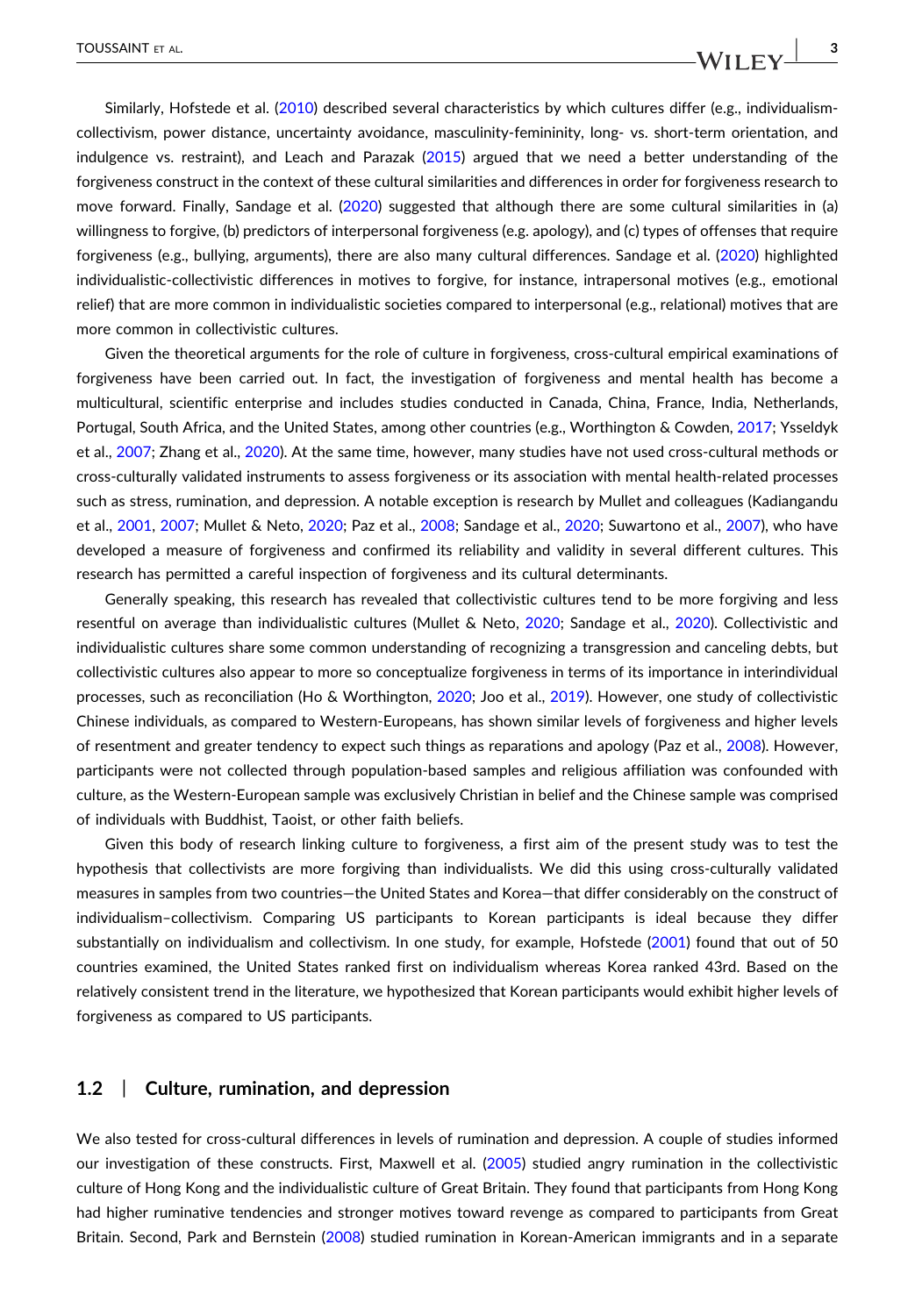study Treyner et al. ([2003](#page-14-5)) examined rumination in a US sample. Third, Kwon et al. ([2013](#page-12-15)) found that Korean students, as compared to US students, exhibited higher levels of ruminative brooding. Fourth, Chang et al. [\(2010](#page-12-16)) reported that Asian American college students showed higher levels of rumination compared to European American students. And fifth, in a recent review, De Vaus et al. ([2018](#page-14-6)) concluded that Asian individuals tend to think about negative emotions (i.e., ruminate) more often than US individuals but in less threatening ways that include more objective self‐reflection and less self‐focused brooding and regret.

Comparing across studies, the data suggest that ruminative tendencies are higher among Korean–American immigrant individuals than for nonimmigrant American individuals. Park and Bernstein ([2008](#page-13-9)) argued that in Korea, the importance of Confucianism, family integrity, group conformity, and gender roles may create a generalized reflective cognitive thought pattern that promotes ruminative tendencies. Based on this research, we hypothesized that Korean participants in our sample would exhibit higher levels of ruminative tendencies than US participants.

When considering cultural differences in psychiatric disorders such as depression, it is important to note the etic and emic nature of assessment (Patel, [2001](#page-13-10)). From an emic perspective, cultural differences in the prevalence of depression may exist, but these differences may be due to cultural differences in diagnostic thresholds, expression of symptoms, or risk factors (S. Chang et al., [2008;](#page-12-17) Weissman et al., [1996](#page-14-7)). Furthermore, Hwabyung, a culturally specific form of psychosomatic expression of interpersonal stress and anger, may not be accurately identified as a part of Korean expression of depression (Park & Bernstein, [2008\)](#page-13-9). Although emic efforts to develop assessment instruments that are more culturally appropriate for Koreans have been made (Cho & Kim, [1998](#page-12-18)), there is no standard assessment strategy that provides an equivalent psychiatric assessment across the United States and Korea. Hence, using a more etic approach, the World Health Organization (WHO) has developed structured diagnostic interviews that can be used to assess psychiatric conditions worldwide (WHO, [1990,](#page-14-8) [1997a](#page-14-9), [1997b](#page-14-10)). Using this type of diagnostic interview, Chang et al. ([2008](#page-12-17)) documented lower levels of major depressive disorder in Korea (4% prevalence) as compared to the United States (17% prevalence). Ohayon and Hong ([2006](#page-13-11)) also have shown much lower prevalence rates of major depressive disorder in Korea (4% prevalence). Based on these findings and the use of our etic measurement approach, we hypothesized that depressive symptoms would be lower in our Korean versus US participants.

#### 1.3 | Culture and associations between forgiveness, rumination, and depression

To our knowledge, most of the research on forgiveness, rumination, and depression has been conducted in the United States. These empirical studies have shown that forgiveness is strongly related to rumination (Berry et al., [2005;](#page-12-2) Brooks & Toussaint, [2003](#page-12-3); McCullough et al., [2001](#page-13-12), [2007](#page-13-0)). A growing body of research has also connected forgiveness to mental health and well-being (for reviews, see Toussaint & Cheadle, [2009](#page-14-11); Toussaint & Webb, [2005;](#page-14-1) Webb & Toussaint, [2020\)](#page-14-12). Finally, and relevantly, research has demonstrated that rumination is a key cognitive feature of depression (Kovacs et al., 2020; Nolen‐Hoeksema, [1987,](#page-13-13) [1991\)](#page-13-14).

Considered together, this research indicates that (a) forgiveness is associated with rumination, (b) forgiveness relates to depression, and (c) rumination is common in depression. These relations between forgiveness, rumination, and depression have been brought together in a mediation model by Toussaint and Webb ([2005](#page-14-1)) and tested by Berry et al. ([2005](#page-12-2)), Brooks and Toussaint [\(2003\)](#page-12-3), and Ysseldyk et al. ([2007](#page-14-0)). In these empirical studies, forgiveness, rumination, and depression were measured in the same participants, which enabled the researchers to investigate the extent to which forgiveness and depression were related through rumination. In these studies, the association between tendencies toward forgiveness and depressive symptoms was partially mediated by ruminative tendencies. Based on this literature, we hypothesized a mediation model of forgiveness, rumination, and depression in the present study.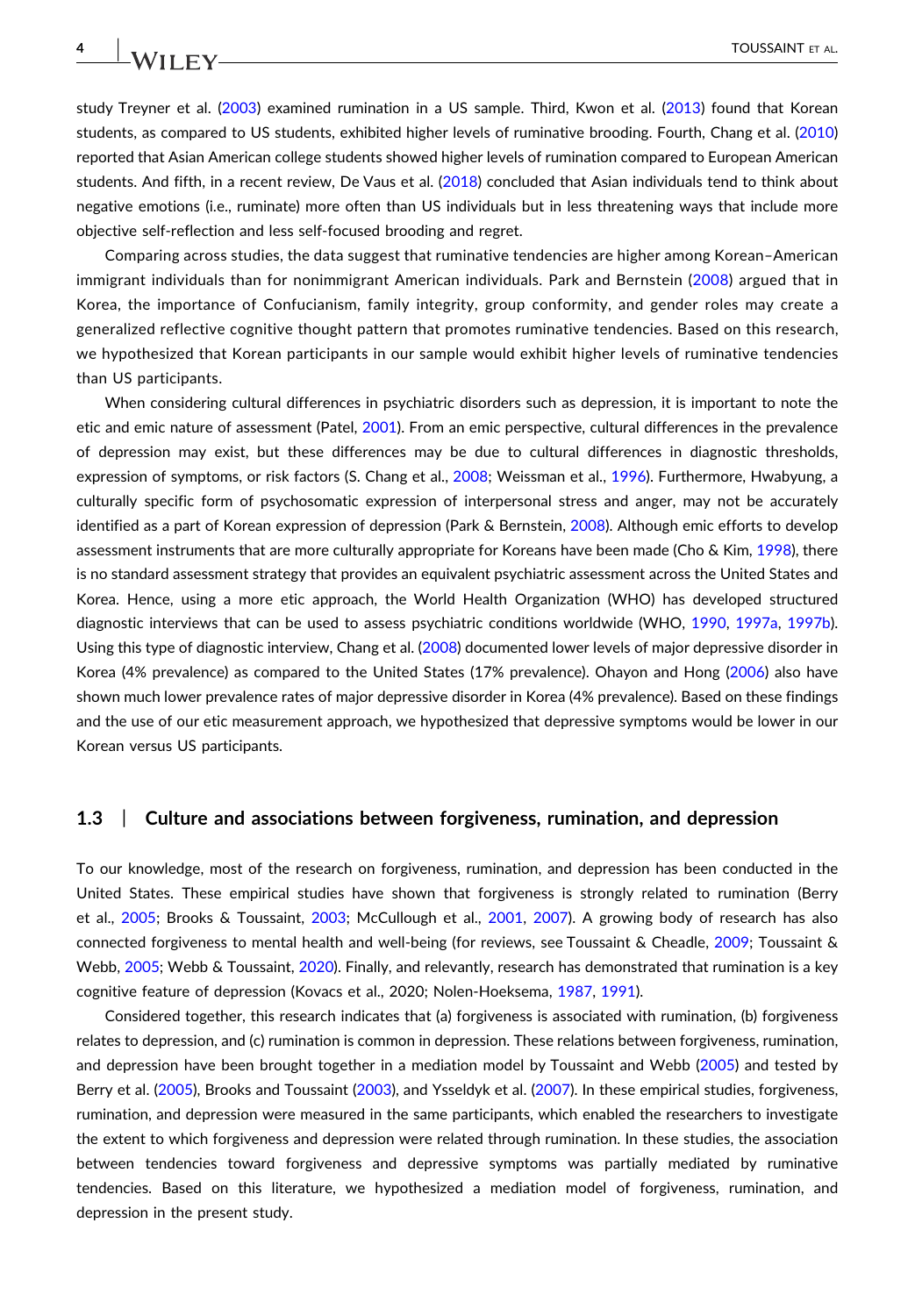# 1.4 | Present study

To our knowledge, no studies have specifically tested a cross‐cultural mediation model of forgiveness, rumination, and depression. This is a critical omission in the literature that should be addressed for two reasons. First, cultural influences on forgiveness, rumination, and depression are apparent, and models of these constructs may or may not be the same across culture. Second, our understanding of important predictors/correlates of depression is crucial, as depression is one of the most common and costly of all psychiatric disorders and represents a substantial burden to human health and wellbeing (Slavich & Auerbach, [2018](#page-13-15); Slavich & Irwin, [2014](#page-13-16); Slavich & Sacher, [2019;](#page-13-17) Slavich et al., [2020](#page-13-18)). This is particularly true for young and otherwise healthy college students who show alarmingly high rates (upwards of 30% prevalence) of mental illness worldwide (Auerbach et al., [2016](#page-11-0)); hence, the need to help these young adults is more pressing now than ever. Based on the above literature review, we developed the following hypotheses. First, we hypothesized that Korean participants would exhibit higher levels of trait forgiveness and rumination and lower depression, on average, as compared to US participants. Second, we hypothesized that a mediation model of the associations between trait forgiveness, rumination, and depression would be a good fit to the data, and that this model would be equally applicable across Korean and US cultures.

#### 2 | METHOD

#### 2.1 | Participants & procedure

# 2.1.1 | Korean

Korean participants were 204 healthy young adults recruited from a university community in Seoul, Korea. The sample was comprised of approximately equal proportions of males (52%) and females (48%), with a mean age of 21.39 years (SD = 2.17). Participants completed questionnaires that included measures of dispositional forgiveness, rumination, and depressive symptoms (see below).

# 2.1.2 | United States

US participants were 297 healthy young adults recruited from a college community in the upper Midwestern region of the United States. The US sample was comprised of a slightly greater proportion of females (64%) than males (36%), with a mean age of 19.17 years (SD = 2.36). As with the Korean sample, participants completed questionnaires that included measures of dispositional forgiveness, rumination, and depressive symptoms (see below). The two samples differed in terms of both biological sex ( $\chi^2$  = 12.56, p < 0.001,  $\phi$  = -0.16) and age  $(F = 113.70, p < 0.001, \eta^2 = 0.19)$ .

#### 2.2 | Measures

### 2.2.1 | Trait forgiveness

Trait forgiveness was assessed using the Heartland Forgiveness Scale in both its English‐ (Thompson et al., [2005](#page-14-13)) and Korean-validated versions (Hong et al., [2016\)](#page-12-19). This is an 18-item scale that measures dispositional forgiveness of oneself (6 items), others (6 items), and situations (6 items). The 18‐item total score represents overall tendencies to be forgiving across time and situations, and was the measure used in this study. Participants responded to the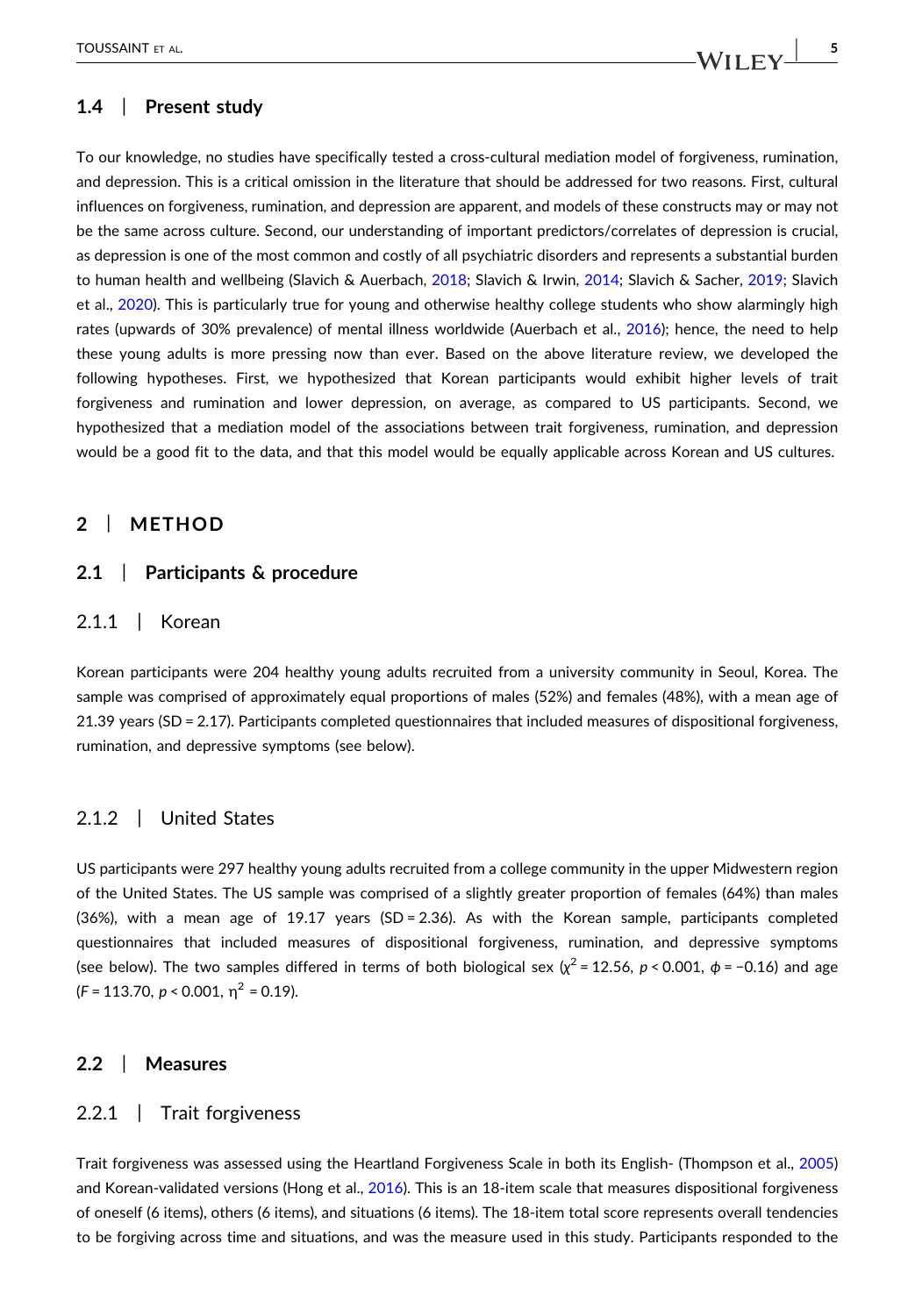items on a 1 (almost always false of me) to 7 (almost always true of me) Likert-type scale. The instrument has good reliability and validity, with alphas ranging from 0.75 to 0.87 (Thompson et al., [2005](#page-14-13)) in the United States, and 0.80 in Korea (Hong et al., [2016\)](#page-12-19). In the present study, alphas were 0.76 in Korea and 0.88 in the United States.

# 2.2.2 | Rumination

Rumination was assessed using the Ruminative Responses Scale in both its English‐ (Treyner et al., [2003](#page-14-5)) and Korean‐ validated versions (Shin et al., [2015\)](#page-13-19). This is a 22-item scale consisting of 5 brooding items, 5 reflection items, and 12 depressive rumination items. The 22‐item total score represents overall ruminative response tendencies and was the measure used in this study. Participants used a 1 (never) to 4 (always) Likert-type scale to respond. The Ruminative Responses Scale has been shown to be reliable and valid in both the United States and Korea (Shin et al., [2015;](#page-13-19) Treyner et al., [2003\)](#page-14-5). Both Treyner et al. [\(2003\)](#page-14-5) and Shin et al. [\(2015](#page-13-19)) have reported acceptable alphas (≥0.70) in the United States and Korea, respectively. In the present study, alphas were 0.90 in Korea and 0.94 in the United States.

# 2.2.3 | Depression

The Beck Depression Inventory‐II (Beck et al., [1996](#page-12-20)) in both its English‐ (Beck et al., [1996](#page-12-20)) and Korean‐validated versions (Song et al., [2012\)](#page-14-14) consists of 21 items and was used to measure emotional, cognitive, motivational, and somatic symptoms of depression. This is a 21-item measure where each item is responded to on a 4-point scale. The inventory has been shown to be reliable and valid in both the United States and Korea (Beck et al., [1996;](#page-12-20) Song et al., [2012\)](#page-14-14). Beck et al. ([1996](#page-12-20)) reported alphas > 0.90 in the United States, and Song et al. [\(2012\)](#page-14-14) reported an alpha of 0.88 in Korea. In the present study, alphas were 0.74 in Korea and 0.91 in the United States.

#### 2.3 | Analyses

Analyses were conducted in three phases. First, analyses of variance were used to examine differences in levels of trait forgiveness, rumination, and depression across culture. Second, bivariate correlations between trait forgiveness, rumination, and depression were conducted, as were significance tests investigating possible differences in correlations across cultures. Third, mediation models were conducted to examine the indirect association of trait forgiveness predicting depression through rumination (trait forgiveness → rumination → depression), as well as the reverse conceptual model wherein depression predicted trait forgiveness through rumination (depression → rumination → trait forgiveness). These models were inspected for cross‐cultural concordance; additionally, the mediation models were run both with and without sex and age as control variables, with the results being virtually identical. Hence, we report the more parsimonious models without these control variables. All analyses were run using R. Data were inspected and met normality and linearity assumptions of statistical hypothesis testing. Statistical significance was set at  $p < 0.05$ .

# 3 | RESULTS

#### 3.1 | Cultural differences in levels of forgiveness, rumination, and depression

Descriptive statistics are included in Table [1.](#page-6-0) As hypothesized, trait forgiveness levels were higher for Korean participants (M = 65.71, SD = 11.28) than for US participants (M = 55.71, SD = 14.08), F(1, 499) = 71.43, p < 0.001;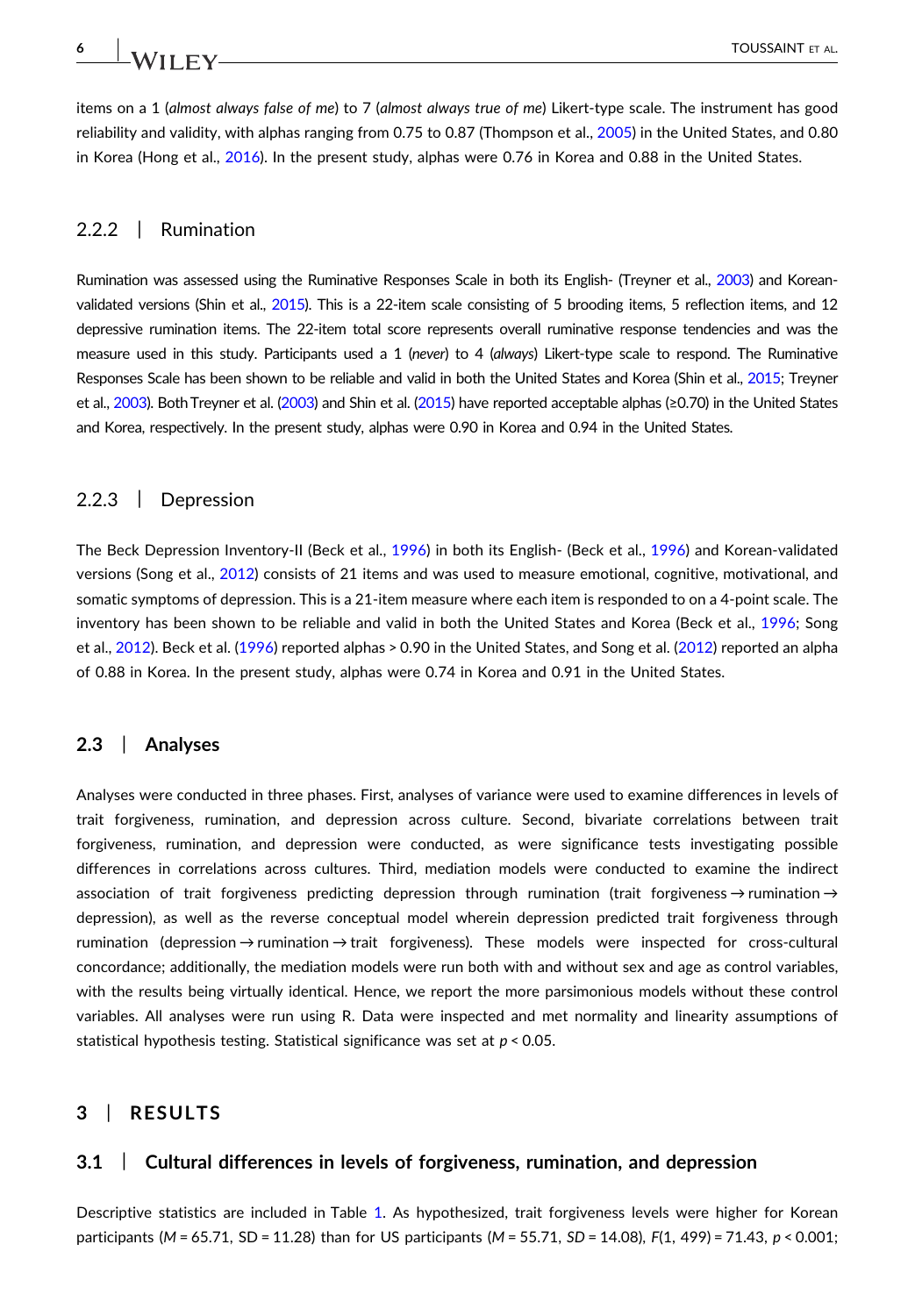|                      | US M  | US SD | 1. Trait forgiveness | 2. Rumination | 3. Depression |
|----------------------|-------|-------|----------------------|---------------|---------------|
| Korean M             |       |       | 65.71                | 43.66         | 11.21         |
| Korean SD            |       |       | 11.28                | 11.23         | 5.92          |
| 1. Trait forgiveness | 55.71 | 14.08 | $- -$                | $-0.30***$    | $-0.33***$    |
| 2. Rumination        | 44.98 | 13.34 | $-0.40***$           | $- -$         | $0.49***$     |
| 3. Depression        | 9.58  | 8.55  | $-0.53***$           | $0.62***$     | $\sim$ $-$    |
|                      |       |       |                      |               |               |

<span id="page-6-0"></span>TABLE 1 Means, standard deviations, and bivariate correlations between forgiveness, rumination, and depression for US participants (below diagonal) and Korean participants (above diagonal)

<span id="page-6-1"></span> $*_{p}$  ≤ 0.001.

 $\eta^2$  = 0.13. The size of this difference can be regarded as large (Cohen, [1977](#page-12-21)). Unexpectedly, US participants  $(M = 44.98, SD = 13.34)$  and Korean participants  $(M = 43.66, SD = 11.23)$  did not differ with respect to their ruminative tendencies, F(1, 499) = 1.35, p = 0.25;  $n^2$  = 0.003. Although there was a statistically significant difference between US participants (M = 9.58, SD = 8.55) and Korean participants (M = 11.21, SD = 5.92) in terms of depressive symptoms,  $F(1, 499) = 5.57$ ,  $p < 0.05$ ;  $n^2 = 0.01$ , the magnitude of difference was relatively small (Cohen, [1977](#page-12-21)).

# 3.2 | Cultural differences in associations between forgiveness, rumination, and depression

#### 3.2.1 | Bivariate analyses

Bivariate correlations between the main study variables are included in Table [1.](#page-6-0) Trait forgiveness was moderately strongly and inversely related to depression in both samples (US:  $r = -0.53$ ; Korean:  $r = -0.33$ ), and the magnitude of these associations differed significantly between the samples,  $Z = 2.73$ ,  $p = 0.006$ . Trait forgiveness was also moderately strongly and inversely associated with rumination (US: r = −0.40; Korean: r = −0.30), and the magnitude of these correlations did not differ between the samples,  $Z = 1.18$ ,  $p = 0.238$ . Rumination was associated with depression in both cultures (US:  $r = 0.62$ ; Korean:  $r = 0.49$ ), and the association between rumination and depression differed between the samples,  $Z = 2.10$ ,  $p = 0.036$ . In sum, trait forgiveness was inversely associated with depression and rumination, and rumination was positively associated with depression within each culture.

#### 3.2.2 | Mediation analyses

To test whether rumination mediated the association between trait forgiveness and depression, and whether this mediation effect differed between the two cultures, we examined mediation in a two‐group structural equation model (Figure [1\)](#page-7-0). First, we estimated all paths for each culture separately. In this model (CFI = 1.00; SRMR < 0.001; BIC = 7120.8), we found that in both cultures, trait forgiveness was significantly and inversely associated with both rumination (i.e., the *a* path in mediation; US:  $β = -0397$ ,  $p < 0.001$ ; Korean:  $β = -0.303$ ,  $p < 0.001$ ) and depression (i.e., the c' path in mediation; US:  $\beta$  = -0.338, p < 0.001; Korean:  $\beta$  = -0.200, p = 0.001). Additionally, in both cultures, rumination was significantly and positively related to depression (i.e., the b path in mediation; US: β = 0.486,  $p \lt 0.001$ : Korean:  $\beta = 0.428$ ,  $p \lt 0.001$ ). Most importantly, in both cultures, the mediation paths from trait forgiveness to depression through rumination were significant (US mediation path = −0.193, p < 0.001; Korean mediation path = −0.130,  $p < 0.001$ ), with rumination mediating a substantial proportion of the trait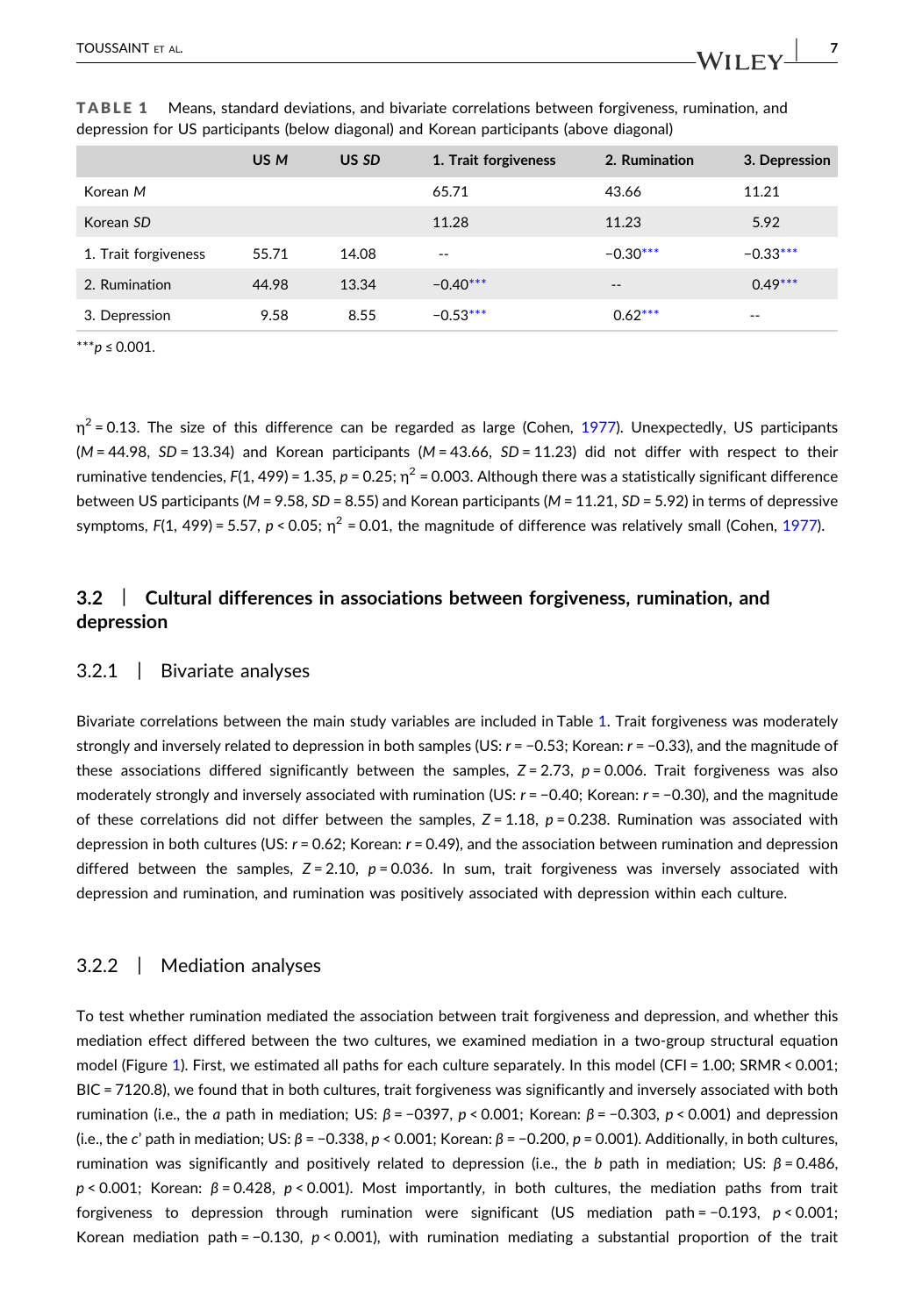<span id="page-7-0"></span>



mediated = 0.363; Korea proportion mediated = 0.394). The mediation paths did not differ between the two cultures,  $\chi^2(2)$  = 4.63, p = 0.10. (N = 501).

forgiveness and depression association in both cultures (US proportion mediated = 0.363; Korean proportion mediated = 0.394).

To test whether the mediation paths were different between the two samples, we next constrained paths to equality and examined changes in model fit. This model that constrained indirect paths to equality across cultures (i.e.,  $a_{US}/a_{Korean}$  to a, and  $b_{US}/b_{Korean}$  to b) did not significantly differ in fit (CFI = 0.992; SRMR = 0.041; BIC = 7113.0) from the model without these constraints,  $\chi^2(2)$  = 4.63, p = 0.10. Therefore, rumination mediated the association between trait forgiveness and depression consistently across cultures.

# 3.2.3 | Reverse mediation analyses

Finally, we investigated whether the associations observed between trait forgiveness, rumination, and depression were better fit by a reverse mediation model—namely, a mediation model with trait forgiveness regressed on both rumination and depression, with an indirect link between depression and trait forgiveness through rumination. We used ΔBIC to compare this mediation model to the nonnested primary mediation model described above. Doing this revealed that both the unconstrained (BIC = 7680.2, ΔBIC = 559.4) and constrained (BIC = 7668.4, ΔBIC = 555.4) reverse mediation model fit the data substantially worse than our theoretically driven mediation model. In sum, therefore, trait forgiveness predicting depression through rumination is a better fit to the data than depression predicting trait forgiveness through rumination.

# 4 | DISCUSSION

Although large bodies of research exist on the separate topics of forgiveness, rumination, and depression, much of this study has been conducted in the United States and we know of no studies that have specifically examined cross‐cultural differences in how forgiveness, rumination, and depression are interrelated. This is a critical omission for two reasons. First, this means that our present understanding of forgiveness, rumination, and depression is based almost entirely on a westernized perspective, which may or may not generalize to other cultures or countries. Second, although forgiveness may be a promising social‐cognitive target for reducing rumination and risk for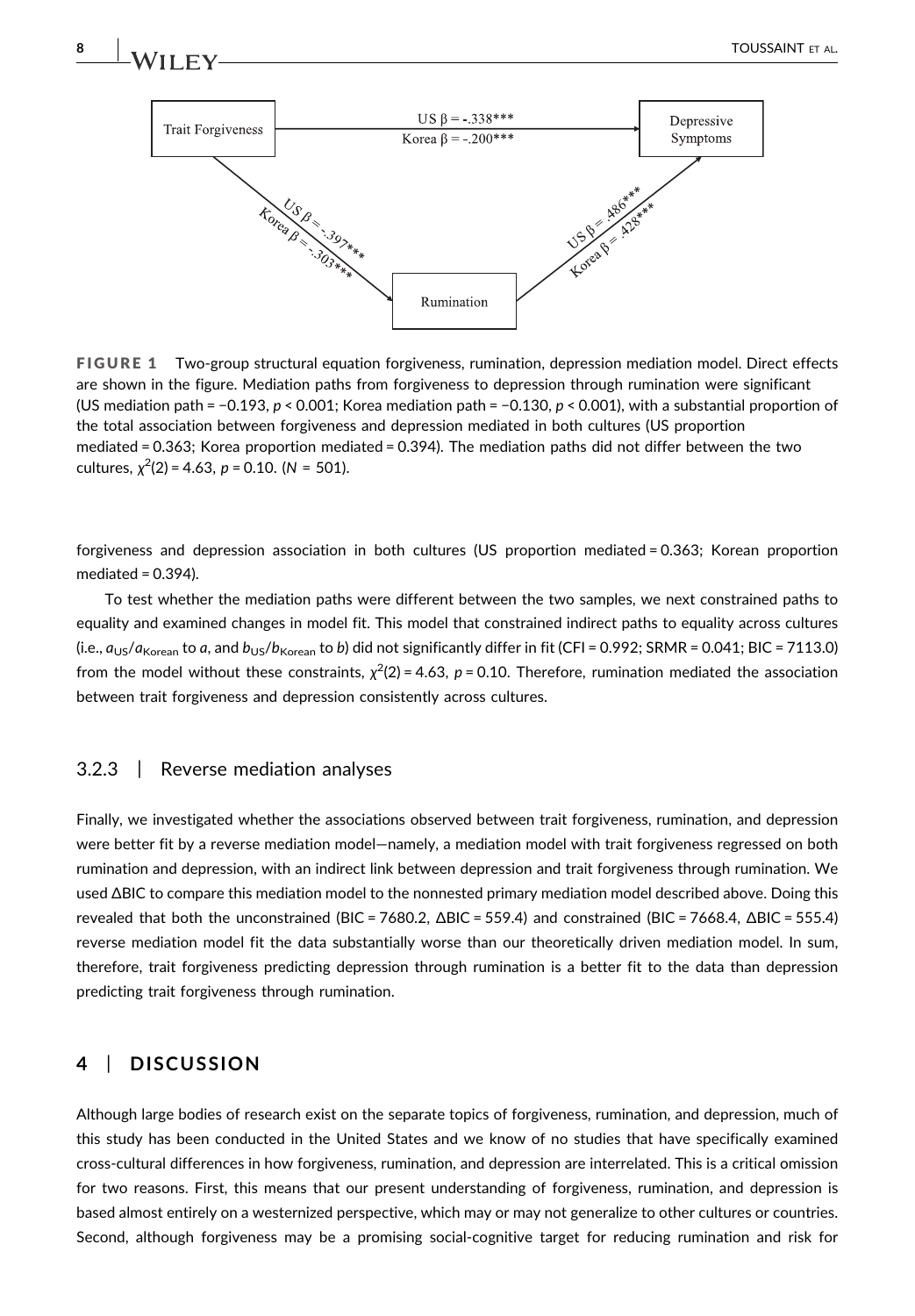depression, understanding the role that forgiveness plays in shaping ruminative and depressive symptoms is a necessary first step in developing cross-cultural interventions for alleviating depression, a very common and costly disorder in both college students and the population at large. The overarching goal of this study was to address these issues, and the resulting data yielded several novel findings along these lines, which we discuss in turn below.

#### 4.1 | Cultural differences in forgiveness, rumination, and depression

First, as hypothesized, Korean participants reported higher levels of overall trait forgiveness than US participants. This finding is consistent with prior empirical work showing higher trait forgiveness levels in collectivistic cultures (i.e., Congo, Indonesia) as compared to an individualistic culture (i.e., France) (Kadiangandu et al., [2001](#page-12-10), [2007](#page-12-11); Suwartono et al., [2007\)](#page-14-2). In addition, however, it expands these cross-cultural comparisons to include the United States and Korea.

The present findings also provide an interesting contrast to those of Paz et al. [\(2008\)](#page-13-2), who found that Chinese respondents reported higher levels of resentment and greater sensitivity to the circumstances of an offense as compared to Western Europeans. Paz et al.'s (2008) findings showed a disinclination toward forgiving tendencies in the collectivistic society and a stronger inclination in the individualistic society. These findings are contrary to those of the present study and also the broader literature. Given that there are numerous geographic, socio‐demographic, and cultural similarities between China and Korea, one might expect similarities in forgiveness. Such is not the case. Perhaps the differences in religious faiths in Paz et al.'s ([2008](#page-13-2)) sample supersede the influence of individualism–collectivism. Although similar in individualistic–collectivistic orientations, China and Korea differ greatly in their religious makeup (Pew Research Center, [2012](#page-13-20)) as well as other broader cultural aspects. For instance, there are almost six times as many Christians in Korea (29%) as compared to China (5%); furthermore, there are more Buddhists (23% vs. 18%), but fewer unaffiliated (46% vs. 52%) and folk religious adherents (1% vs. 22%) in Korea as compared to China, respectively. Religious and other unmeasured cultural differences between these two cultures may thus help explain the discrepancy between the findings by Paz and colleagues and the present study as well as several prior reports (Kadiangandu et al., [2001](#page-12-10), [2007](#page-12-11); Suwartono et al., [2007](#page-14-2)).

The present study's findings are also consistent with the theoretical models proposed by Sandage and Wiens ([2001](#page-13-5)), Sandage and Williamson ([2005](#page-13-6)), and Hook et al. [\(2008\)](#page-12-9). Sandage et al. [\(2020\)](#page-13-4) summarized relevant explanations regarding why trait forgiveness might be higher in a collectivistic versus individualistic culture. First, they suggested that collectivists may be more inclined to value reconciliation and relational repair. Second, collectivists may see social harmony as a strong motivator of forgiveness, particularly making the decision to forgive (a key step in developing trait forgiveness). Third, collectivistic cultures may promote causal attributions that are less focused on blaming individuals and promote understanding the circumstances in which hurtful experiences occur, thereby promoting forgiveness. Collectivistic cultures may also promote pro‐social emotions that prompt social engagement and approach behaviors, as opposed to avoidance, aimed and resolution of conflicts and relational repair.

Our first hypothesis also considered cultural differences in rumination and depression. Although existing evidence led us to hypothesize that Korean participants would exhibit higher levels of rumination than US participants (Chang et al., [2010](#page-12-16); Kwon et al., [2013;](#page-12-15) Maxwell, 2005; Park & Bernstein, [2008;](#page-13-9) Treyner et al., [2003](#page-14-5)), the present data revealed no such differences in rumination. However, there are important differences between the present and prior research that should be noted. For example, Maxwell et al. ([2005\)](#page-13-8) showed that angry rumination was higher in collectivistic Hong Kong than in individualistic Great Britain but there are critical differences in the types of rumination that were measured in that study versus the present study. In the present study, rumination was measured using the Ruminative Responses Scale, which focuses largely on cognitive and attributional aspects of the depressive experience. In contrast, Maxwell et al. ([2005](#page-13-8)) measured angry rumination. The focus of angry rumination is on the cognitive and affective experience of angry memories, thoughts of revenge, and angry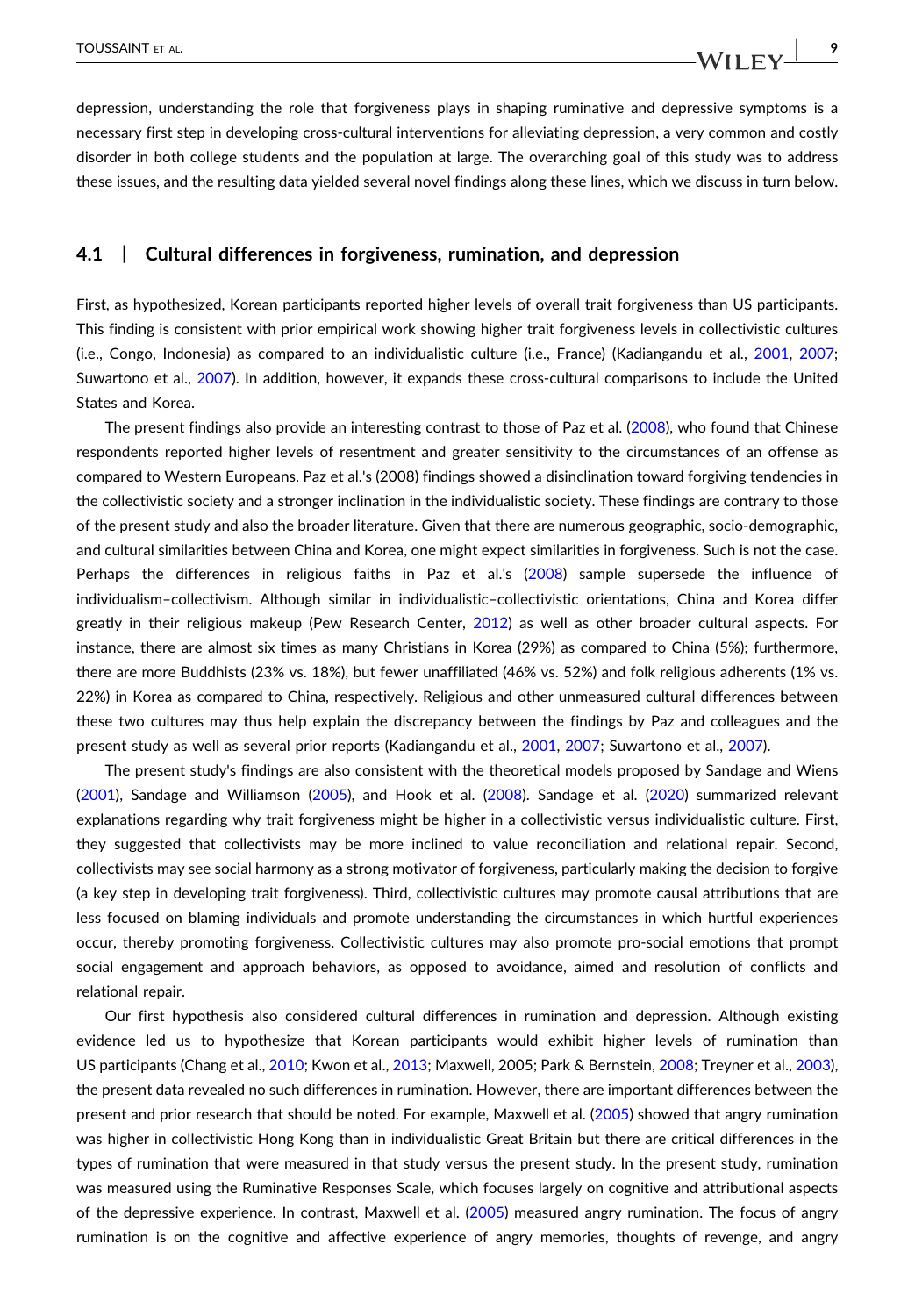afterthoughts. Hence, it appears that Koreans may be more likely to engage in only one specific type of rumination —that of angry rumination.

Angry rumination, but not other kinds of rumination, may also overlap substantially with the psychosomatic expression of interpersonal stress and anger known as hwabyung. Hwabyung is a cultural syndrome that is thought to be specific to Koreans that results from socialization that emphasizes the internalization of emotions (Lee et al., [2014](#page-13-21)). Suppression of emotion results in a unique set of somatic and psychological symptoms such as racing heart, tightness in the chest, headache, indigestion and emotional factors including anxiety, anger, and depression. It is more commonly experienced by women but also affects men and it results from stressful life circumstances and victimization. The suppression of normal negative emotions in response to adversity leads to anger, hatred, and internalized frustration leading to the development of hwabyung. Because hwabyung bears similarities to both rumination and depression but is not synonymous with either (Min et al., [2009;](#page-13-22) Song et al., [2003\)](#page-14-15), it is important to recognize that both levels and associations of rumination and depression may be attenuated. However, because hwabyung is a cultural syndrome with no equivalent in the United States, we did not attempt to assess or examine the construct in our models.

Other differences between prior research and the present study also exist. Perhaps most importantly, much prior work has examined Asian American and European American participants with little regard for the socialization processes that may have occurred, or the extent to which assimilation, accommodation, or multiculturalism (LaFromboise et al., [1993\)](#page-12-22) may have taken place in Asian Americans and influenced thoughts, feelings, and motivations toward forgiveness. Owing to the idea of them being a "model minority" (Hartlep, [2021\)](#page-12-23), Asian Americans may feel pressure to present themselves as more forgiving individuals in the United States. Alternatively, Asian Americans may engage in some form of acculturation but also retain a strong ethnic identity (Choi et al., [2018](#page-12-24)) that promotes higher levels of forgiveness. The present study, on the other hand, specifically sampled participants from two contrasting cultures—Korea and the United States. Studies of immigrant populations in the United States remain incredibly important, but for a clear understanding of cross-cultural differences in forgiveness, rumination, and depression, we believe it is important to sample individuals living in separate cultures as opposed to comparing groups within a single culture.

Regarding cultural differences in depression, we hypothesized that Korean participants would exhibit lower depressive symptom levels than US participants. This was not the case. Instead, Korean participants exhibited higher levels of depressive symptoms than our US participants. However, the effect size of this difference was small and only a fraction of the size of the difference between cultures on forgiveness.

#### 4.2 | Cultural differences in the mediated model

With only three related studies on the topic (Berry et al., [2005;](#page-12-2) Brooks & Toussaint, [2003;](#page-12-3) Ysseldyk et al., [2007](#page-14-0)), our second aim was to investigate the existence of the trait forgiveness → rumination → depression model and to examine its cross‐cultural reliability. Our second hypothesis was that this model would fit well for the US and Korean samples, and as expected, the model performed equally well in both cultures. The proportion of the trait forgiveness and depression association that was mediated by rumination was substantial and very similar between the United States (proportion mediated = 0.36) and Korea (proportion mediated = 0.39). Although Korean participants reported higher levels of trait forgiveness, on average, than US participants, the role that rumination played in mediating the relation between trait forgiveness and depression was very similar across cultures. These findings are consistent with Berry et al. ([2005](#page-12-2)) and Brooks and Toussaint ([2003](#page-12-3)) who studied US samples, and with Ysseldyk et al. [\(2007\)](#page-14-0) who used a multicultural sample.

There are a few reasons why the findings from the mediated model are worth further investigation. First, collectivism seems to facilitate forgiveness, but does not influence rumination. Hence, cultural factors are having an impact on the initial variable in the model, which is similarly conveyed to the mediator. An important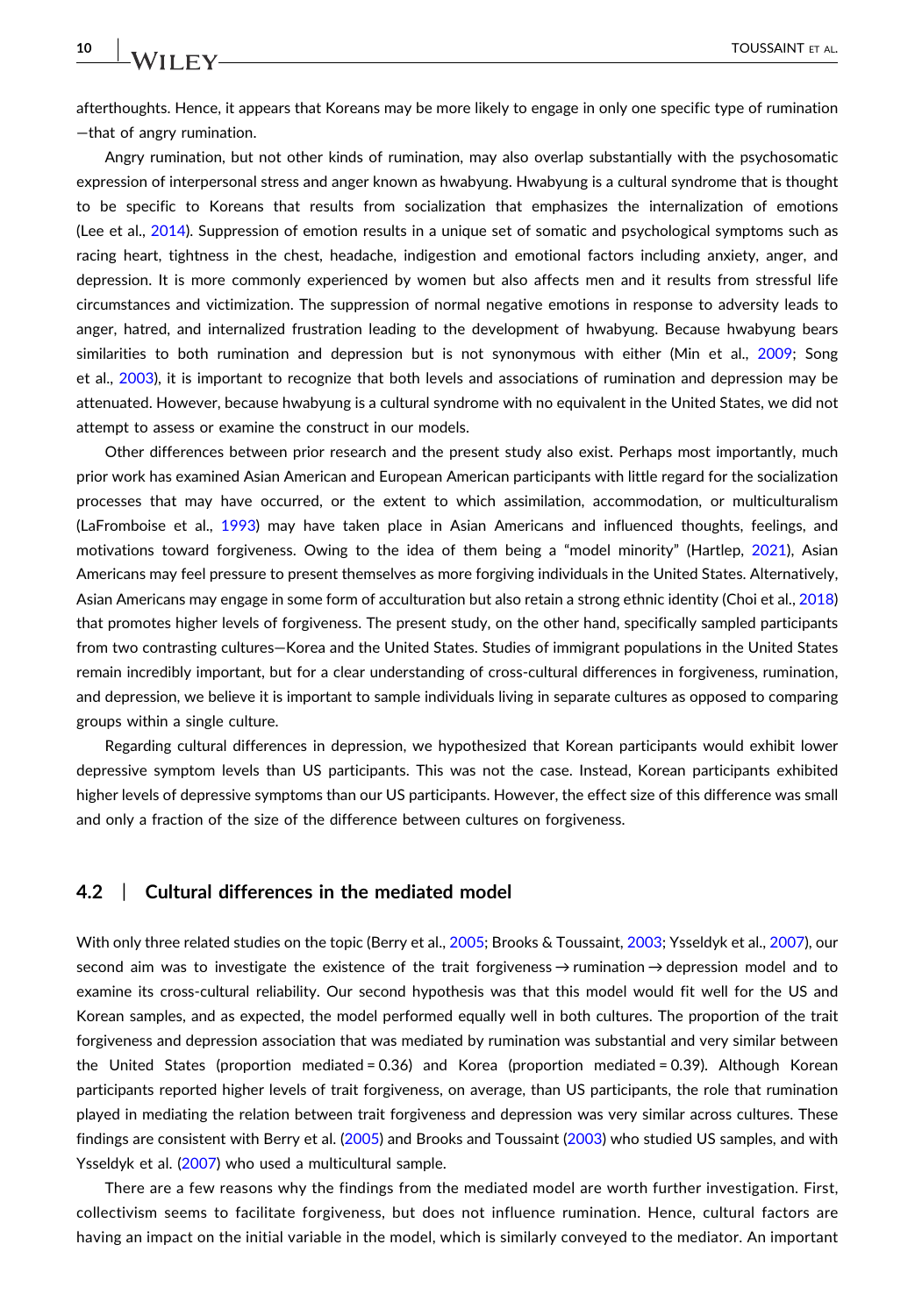focus for future research would be to examine the benefits of interventions aimed at increasing forgiveness as compared to interventions aimed at decreasing rumination. Recent intervention studies in Asian populations (e.g., Toussaint et al., [2020](#page-14-16)) have shown that forgiveness interventions can improve forgiveness, negative emotions, and self‐esteem. To what extent these interventions might also positively affect rumination to improve mental health remains an open question. Second, is there an additional mediator that should be

measured in Korea that may capture Korean's natural tendency (Park & Bernstein, [2008](#page-13-9)) to engage in ruminative thought? Perhaps the experience of hwabyung is important for understanding the forgiveness, rumination, depression model. Assessing the experience of hwabyung in Koreans may allow for a more complete explanation of the association between forgiveness and depression in Korean culture. Future research may do well to examine this unique Korean construct.

# 4.3 | Strengths and limitations

A few strengths of the present study should be noted. First, a cross-cultural mediation model of forgiveness, rumination, and depression was examined for what we believe is the first time. Second, the measures employed were cross-culturally validated and showed good psychometric properties-something that has not always been true of cross‐cultural studies of forgiveness. Finally, we focused on factors affecting depression, a disorder impacting large proportions of college students and adults, and which is a leading cause of morbidity and mortality worldwide (Monroe et al., [2014\)](#page-13-23).

In addition, four main limitations should be highlighted. First, these are convenience samples of college students and the results may not generalize to other populations. Nevertheless, college students worldwide suffer high levels of mental health problems with some estimates suggesting upward of 30% of college students have a diagnosable psychiatric disorder (Auerbach et al., [2016](#page-11-0)). For this reason, it is important to specifically study college students to better understand new and important models of their mental health. Second, these data are cross‐ sectional, and causality and directionality cannot be assumed. Although a reverse mediation model did not fit the data better than the theoretically driven mediation model, it should be stressed that this fit improvement is statistical rather than causal, and it is not possible to infer temporal precedence or causality with these data. Third, we limited our investigation to assessments of dispositional forgiveness and rumination. Measures of offensespecific, state-like experiences of forgiveness and rumination exist and may be useful in future research on this topic. Finally, biological pathways that may underlie associations between forgiveness and depression have been discussed (e.g., Slavich et al., [2019;](#page-14-17) Slavich, [2020\)](#page-13-24), but the present data do not speak to these potential biological mediators. Therefore, additional research is needed to investigate these and other mechanisms.

# 4.4 | Clinical implications

The implications of the present findings for clinical practice should focus on the potential importance of forgiveness and its connections to rumination and depression. Forgiveness interventions have been found to be efficacious in improving levels of forgiveness and mental health (Wade & Tittler, [2020\)](#page-14-18). Clinicians who consider using forgiveness interventions with both US and Korean clients might expect not only resolution of grudges and hurt through forgiveness but also decreased rumination and depression. In Asian or Asian American clients who are suffering with hwabyung, the confluence of suppressed frustration, hatred, and anger may respond especially well to forgiveness interventions. Although the extent to which rumination is a mechanism of forgiveness intervention, per se, remains to be determined, the resolution of rumination alone is a laudable goal with patients suffering from mental distress as rumination is commonly linked to many mental health disorders (Kovács et al., [2020](#page-12-1)). Specific rumination‐focused cognitive‐behavioral approaches are available to clinicians (Watkins et al., [2011\)](#page-14-19), and when the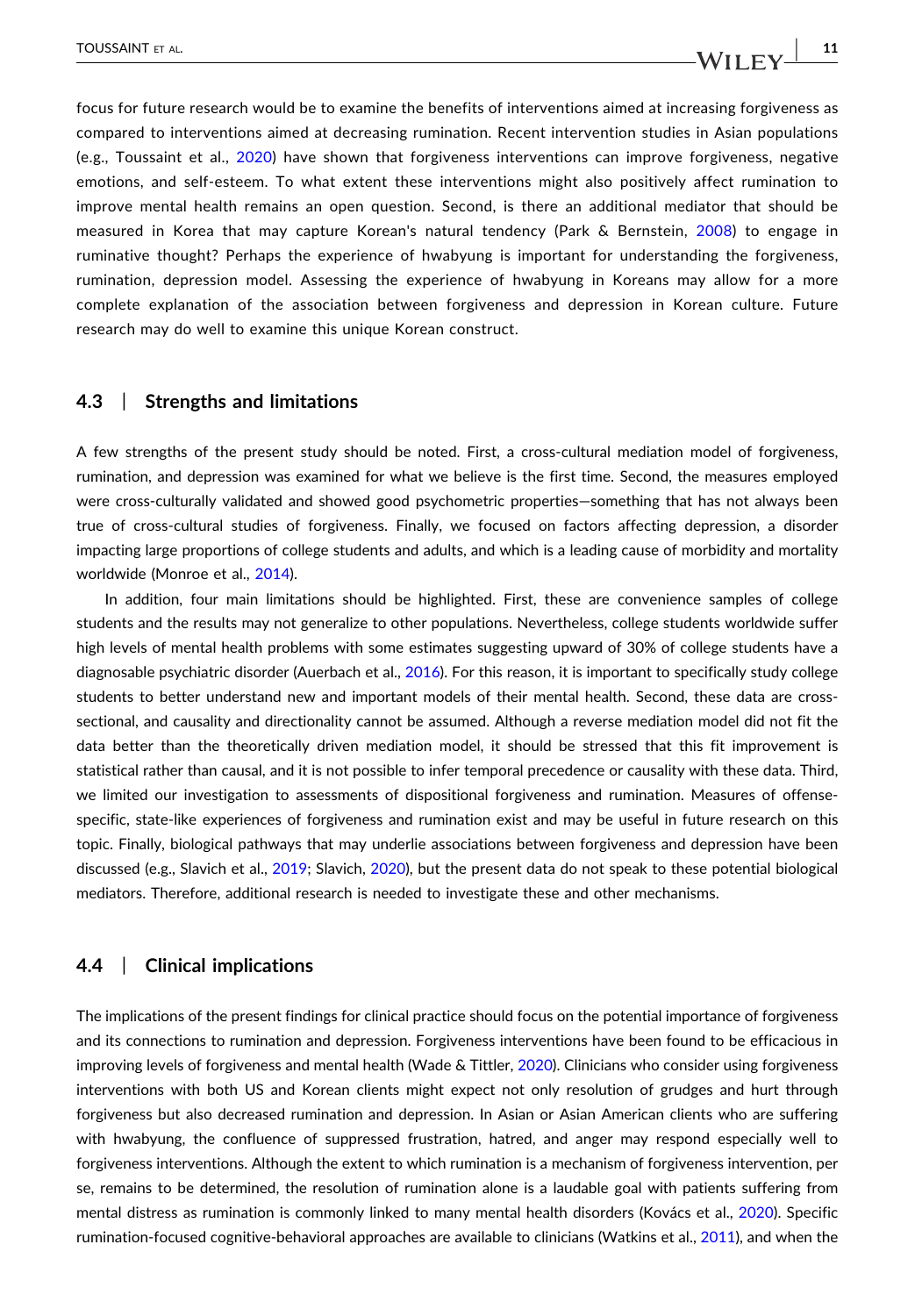source of the rumination is based on a past offense, forgiveness interventions may be particularly useful. This may be even more so for Asian clients who are struggling with hwabyung where rumination is combined with hatred, frustration, and anger, all of which can be addressed through forgiveness.

# 4.5 | Conclusion

The present data provide the first evidence that we know of showing how trait forgiveness, rumination, and depression are related cross‐culturally. Specifically, we found that Koreans showed much higher trait forgiveness, similar rumination, and slightly higher depression levels as compared to their US counterparts. Furthermore, we documented in both cultures the similarity of the mediation model linking trait forgiveness to depression through rumination. These findings add to a very small literature showing that collectivistic cultures tend to exhibit higher levels of trait forgiveness. However, we extended this study here to show that regardless of these differences on average levels of trait forgiveness, trait forgiveness translates into strong salubrious associations with rumination and depression in both cultures. Collectivistic cultural orientations no doubt bring enhanced social harmony and improve social relationships, perhaps through heightened value and practice of forgiveness. A question that remains unanswered involves to what extent virtues like forgiveness that are promoted by collectivism enhance mental health in these cultures. At present, it appears that trait forgiveness may help improve mental health regardless of culture, but additional research on this topic is warranted to investigate the robustness and generalizability of the present results.

#### ACKNOWLEDGMENTS

George M. Slavich was supported by grant #OPR21101 from the California Initiative to Advance Precision Medicine and by contract #21‐10317 from the Office of the California Surgeon General and California Department of Health Services, which supports the UCLA‐UCSF ACEs Aware Family Resilience Network. These organizations had no role in designing or planning this study; in collecting, analyzing, or interpreting the data; in writing the article; or in deciding to submit this article for publication.

#### CONFLICT OF INTEREST

The authors declare no conflict of interest.

#### DATA AVAILABILITY STATEMENT

The data that support the findings of this study are available from the corresponding author upon reasonable request.

#### PEER REVIEW

The peer review history for this article is available at <https://publons.com/publon/10.1002/jclp.23376>

#### ORCID

Loren Toussaint <http://orcid.org/0000-0001-8876-1848> George M. Slavich **b** <http://orcid.org/0000-0001-5710-3818>

#### REFERENCES

<span id="page-11-0"></span>Auerbach, R. P., Alonso, J., Axinn, W. G., Cuijpers, P., Ebert, D. D., Green, J. G., Hwang, I., Kessler, R. C., Liu, H., Mortier, P., Nock, M. K., Pinder‐Amaker, S., Sampson, N. A., Aguilar‐Gaxiola, S., Al‐Hamzawi, A., Andrade, L. H., Benjet, C., Caldas‐de‐ Almeida, J. M., Demyttenaere, K., … Bruffaerts, R. (2016). Mental disorders among college students in the World Health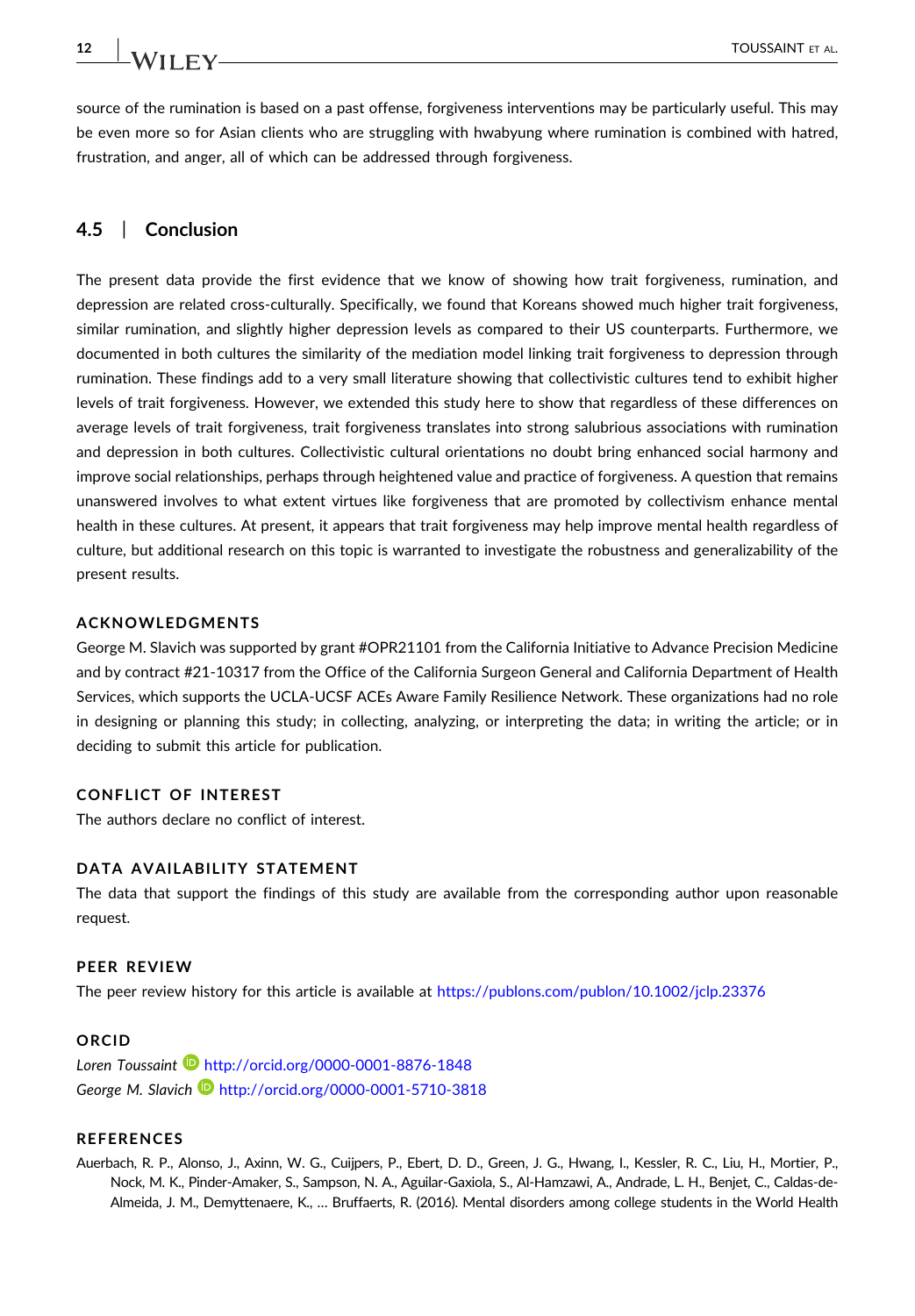Organization World Mental Health Surveys. Psychological Medicine, 46(14), 2955–2970. [https://doi.org/10.1017/](https://doi.org/10.1017/S0033291716001665) [S0033291716001665](https://doi.org/10.1017/S0033291716001665)

- <span id="page-12-5"></span>Baron, R. M., & Kenny, D. A. (1986). The moderator–mediator variable distinction in social psychological research: Conceptual, strategic, and statistical considerations. Journal of Personality and Social Psychology, 51(6), 1173–1182. <https://doi.org/10.1037/0022-3514.51.6.1173>
- <span id="page-12-20"></span>Beck, A. T., Steer, R. A., & Brown, G. K. (1996). Beck Depression Inventory (BDI-II). Pearson.
- <span id="page-12-2"></span>Berry, J. W., Worthington, E. L., Jr., O'Connor, L. E., Parrott, L., III, & Wade, N. G. (2005). Forgivingness, vengeful rumination, and affective traits. Journal of Personality, 73, 1-43. <https://doi.org/10.1111/j.1467-6494.2004.00308.x>
- <span id="page-12-3"></span>Brooks, C. W., & Toussaint, L. (2003). The relationship between forgiveness and depression: Rumination as a link. Poster session presented at the annual meeting of the Association for the Advancement of Behavior Therapy, Boston, MA.
- <span id="page-12-16"></span>Chang, E. C., Tsai, W., & Sanna, L. J. (2010). Examining the relations between rumination and adjustment: Do ethnic differences exist between Asian and European Americans? Asian American Journal of Psychology, 1(1), 46-56. [https://](https://doi.org/10.1037/a0018821) [doi.org/10.1037/a0018821](https://doi.org/10.1037/a0018821)
- <span id="page-12-17"></span>Chang, S., Hahm, B., Lee, J., Shin, M., Jeon, H., Hong, J., et al. (2008). Cross‐national difference in the prevalence of depression caused by the diagnostic threshold. Journal of Affective Disorders, 106, 159–167. [https://doi.org/10.1016/](https://doi.org/10.1016/j.jad.2007.07.023) [j.jad.2007.07.023](https://doi.org/10.1016/j.jad.2007.07.023)
- <span id="page-12-18"></span>Cho, M. J., & Kim, K. H. (1998). Use of the Center for Epidemiologic Studies Depression (CES‐D) scale in Korea. The Journal of Nervous and Mental Disease, 186(5), 304–310. <https://doi.org/10.1097/00005053-199805000-00007>
- <span id="page-12-24"></span>Choi, Y., Park, M., Lee, J. P., Yasui, M., & Kim, T. Y. (2018). Explicating acculturation strategies among Asian American youth: Subtypes and correlates across Filipino and Korean Americans. Journal of Youth and Adolescence, 47(10), 2181–2205. <https://doi.org/10.1007/s10964-018-0862-1>
- <span id="page-12-21"></span>Cohen, J. (1977). Statistical power analysis for the behavioral sciences (rev. ed.). Lawrence Erlbaum Associates, Inc.
- <span id="page-12-0"></span>Çolak, T. S., & Güngör, A. (2021). Examining the relationship between gratitude and rumination: The mediating role of forgiveness. Current Psychology, 40, 6155–6163. <https://doi.org/10.1007/s12144-020-01015-5>
- <span id="page-12-6"></span>Diener, E., Gohm, C., Suh, E., & Oishi, S. (2000). Similarity of the relations between marital status and subjective well‐being across cultures. Journal of Cross‐Cultural Psychology, 31, 419–436. <https://doi.org/10.1177/0022022100031004001>
- <span id="page-12-4"></span>Griffin, B. J., Worthington, E. L., Jr., Lavelock, C. R., Wade, N. G., & Hoyt, W. T. (2015). Forgiveness and mental health. In L. Toussain, E. L. Worthington, Jr., & D. R. Williams (Eds.), Forgiveness and health: Scientific evidence and theories relating forgiveness to better health (pp. 123–137). Springer.
- <span id="page-12-23"></span>Hartlep, N. D. (2021). The model minority stereotype: Demystifying Asian American success. Information Age Publishing.
- <span id="page-12-13"></span>Ho, M. Y., & Worthington, E. L. (2020). Is the concept of forgiveness universal? A cross-cultural perspective comparing western and eastern cultures. Current Psychology, 39(5), 1749–1756. <https://doi.org/10.1007/s12144-018-9875-x>
- <span id="page-12-7"></span>Hofstede, G. (1980). Culture's consequences: International differences in work‐related values. Sage.
- <span id="page-12-8"></span>Hofstede, G. (2001). Culture's consequences: Comparing values, behaviors, institutions and organizations across nations (2nd ed.). Sage.
- <span id="page-12-12"></span>Hofstede, G., Hofstede, G. J., & Minkov, M. (2010). Cultures and organizations: Software of the mind: International cooperation and its importance for survival. McGraw‐Hill.
- <span id="page-12-19"></span>Hong, H.‐G., Lee, J.‐E., Kim, J.‐K., Kang, K.‐H., Lee, S.‐M., & Hyun, M.‐H. (2016). Validation study of the Korean Heartland Forgiveness Scale(K‐HFS). The Korean Journal of Health Psychology, 21(3), 607–621. [https://doi.org/10.17315/kjhp.](https://doi.org/10.17315/kjhp.2016.21.3.008) [2016.21.3.008](https://doi.org/10.17315/kjhp.2016.21.3.008)
- <span id="page-12-9"></span>Hook, J. N., Worthington, E. L., Jr., & Utsey, S. O. (2008). Collectivism, forgiveness, and social harmony. The Counseling Psychologist, 37, 821–847. <https://doi.org/10.1177/0011000008326546>
- <span id="page-12-14"></span>Joo, M., Terzino, K. A., Cross, S. E., Yamaguchi, N., & Ohbuchi, K. I. (2019). How does culture shape conceptions of forgiveness? Evidence from Japan and the United States. Journal of Cross-Cultural Psychology, 50(5), 676-702. [https://](https://doi.org/10.1177/0022022119845502) [doi.org/10.1177/0022022119845502](https://doi.org/10.1177/0022022119845502)
- <span id="page-12-11"></span>Kadiangandu, J., Gauché, M., Vinsonneau, G., & Mullet, E. (2007). Conceptualizations of forgiveness: Collectivist‐Congolese versus individualist-French viewpoints. Journal of Cross-Cultural Psychology, 38, 432-437. [https://doi.org/10.1177/](https://doi.org/10.1177/0022022107302312) [0022022107302312](https://doi.org/10.1177/0022022107302312)
- <span id="page-12-10"></span>Kadiangandu, J., Mullet, E., & Vinsonneau, G. (2001). Forgivingness: A Congo‐France comparison. Journal of Cross‐Cultural Psychology, 32, 504–511. <https://doi.org/10.1177/0022022101032004009>
- <span id="page-12-1"></span>Kovács, L. N., Takacs, Z. K., Tóth, Z., Simon, E., Schmelowszky, Á., & Kökönyei, G. (2020). Rumination in major depressive and bipolar disorder—a meta‐analysis. Journal of Affective Disorders, 276, 1131–1141. <https://doi.org/10.1016/j.jad.2020.07.131>
- <span id="page-12-15"></span>Kwon, H., Yoon, K. L., Joormann, J., & Kwon, J. H. (2013). Cultural and gender differences in emotion regulation: Relation to depression. Cognition and Emotion, 27(5), 769–782. <https://doi.org/10.1080/02699931.2013.792244>
- <span id="page-12-22"></span>LaFromboise, T., Coleman, H. L., & Gerton, J. (1993). Psychological impact of biculturalism: Evidence and theory. Psychological Bulletin, 114(3), 395–412. <https://doi.org/10.1037/0033-2909.114.3.395>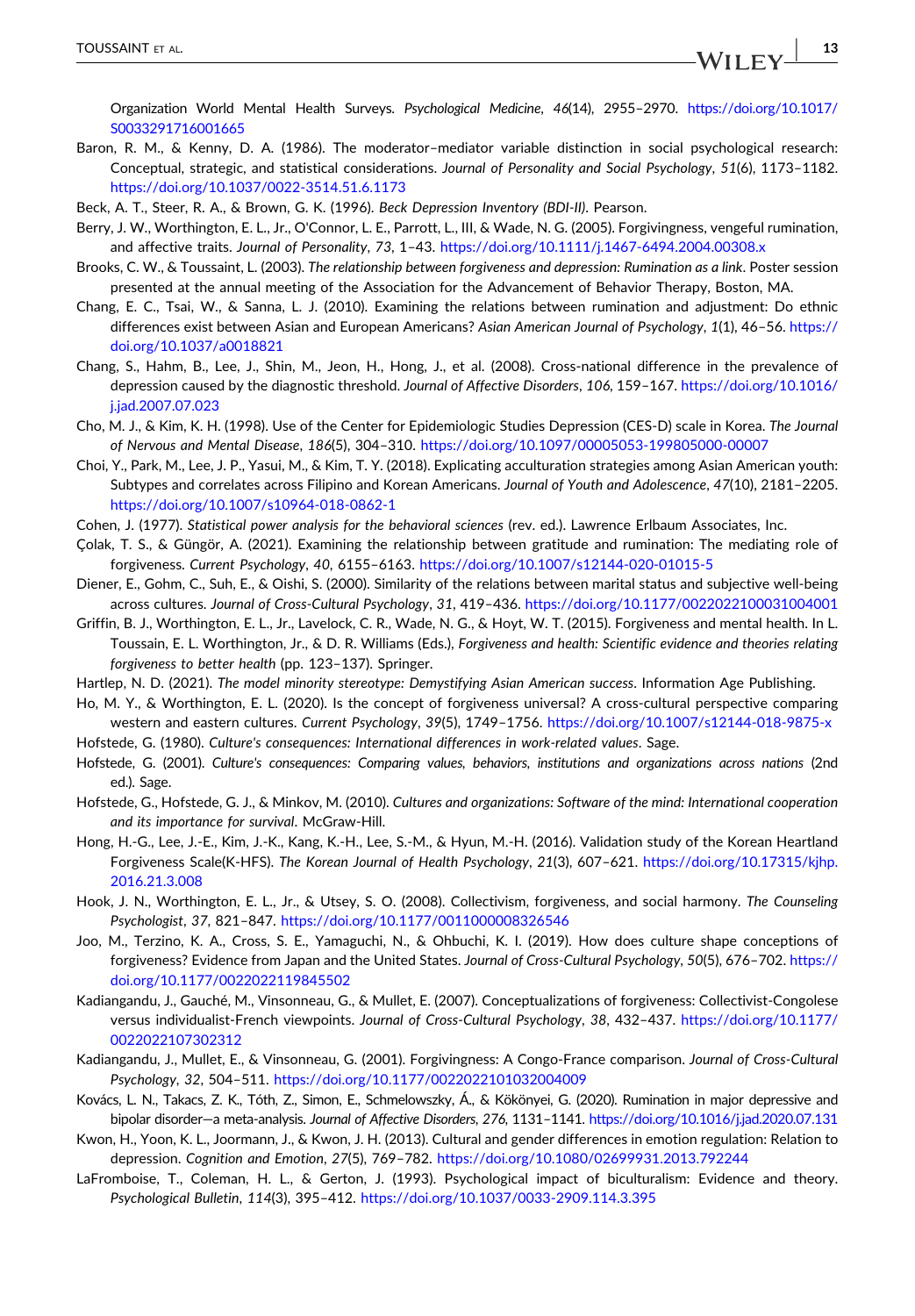# 14 | **IA**/LEEV

- <span id="page-13-3"></span>Leach, M. M., & Parazak, S. (2015). Culture, forgiveness, and health. In L. Toussaint, E. L. Worthington, Jr., & D. R. Williams (Eds.), Forgiveness and health: Scientific evidence and theories relating forgiveness to better health (pp. 123–137). Springer.
- <span id="page-13-21"></span>Lee, J., Wachholtz, A., & Choi, K. H. (2014). A review of the Korean cultural syndrome hwabyung: Suggestions for theory and intervention. Journal of Asia Pacific Counseling, 4(1), 49–64. <https://doi.org/10.18401/2014.4.1.4>
- <span id="page-13-1"></span>Markus, H. R., & Kitayama, S. (1991). Culture and the self: Implications for cognition, emotion, and motivation. Psychological Review, 98, 224–253. <https://doi.org/10.1037/0033-295x.98.2.224>
- <span id="page-13-8"></span>Maxwell, J. P., Sukhodolsky, D. G., Chow, C. C. F., & Wong, C. F. C. (2005). Anger rumination in Hong Kong and Great Britain: Validation of the scale and a cross-cultural comparison. Personality and Individual Differences, 39, 1147-1157. <https://doi.org/10.1016/j.paid.2005.03.022>
- <span id="page-13-0"></span>McCullough, M. E., Bono, G., & Root, L. (2007). Rumination, emotion, and forgiveness: Three longitudinal studies. Journal of Personality and Social Psychology, 92, 490–505. <https://doi.org/10.1037/0022-3514.92.3.490>
- <span id="page-13-12"></span>McCullough, M. E., Bellah, C. G., Kilpatrick, S. D., & Johnson, J. L. (2001). Vengefulness: Relationships with forgiveness, rumination, wellbeing, and the Big Five. Personality and Social Psychology Bulletin, 27, 601–610. [https://doi.org/10.](https://doi.org/10.1177/0146167201275008) [1177/0146167201275008](https://doi.org/10.1177/0146167201275008)
- <span id="page-13-22"></span>Min, S. K., Suh, S. Y., & Song, K. J. (2009). Symptoms to use for diagnostic criteria of Hwa‐Byung, an anger syndrome. Psychiatry Investigation, 6(1), 7–12. <https://doi.org/10.4306/pi.2009.6.1.7>
- <span id="page-13-23"></span>Monroe, S. M., Slavich, G. M., & Georgiades, K. (2014). The social environment and depression: The roles of life stress. In I. H. Gotlib, & C. L. Hammen (Eds.), Handbook of depression (3rd ed., pp. 296–314). The Guilford Press.
- <span id="page-13-7"></span>Mullet, E., & Neto, F. (2020). Forgiveness in the Arab world and in Central Africa. In E. L. Worthington, Jr., & N. Wade (Eds.), Handbook of forgiveness (2nd ed., pp. 212–222). Routledge.
- <span id="page-13-13"></span>Nolen‐Hoeksema, S. (1987). Sex differences in unipolar depression: Evidence and theory. Psychological Bulletin, 101, 259–282. <https://doi.org/10.1037/0033-2909.101.2.259>
- <span id="page-13-14"></span>Nolen-Hoeksema, S. (1991). Responses to depression and their effects on the duration of depressive episodes. Journal of Abnormal Psychology, 100, 569–582. <https://doi.org/10.1037/0021-843x.100.4.569>
- <span id="page-13-11"></span>Ohayon, M., & Hong, S. (2006). Prevalence of major depressive disorder in the general population of South Korea. Journal of Psychiatric Research, 40, 30–36. <https://doi.org/10.1016/j.jpsychires.2005.02.003>
- <span id="page-13-9"></span>Park, S. Y., & Bernstein, K. S. (2008). Depression and Korean American immigrants. Archives of Psychiatric Nursing, 22, 12–19. <https://doi.org/10.1016/j.apnu.2007.06.011>
- <span id="page-13-10"></span>Patel, V. (2001). Cultural factors and international epidemiology. British Medical Bulletin, 57, 33–45. [https://doi.org/10.](https://doi.org/10.1093/bmb/57.1.33) [1093/bmb/57.1.33](https://doi.org/10.1093/bmb/57.1.33)
- <span id="page-13-2"></span>Paz, R., Neto, F., & Mullet, E. (2008). Forgiveness: A China‐Western Europe comparison. Journal of Psychology: Interdisciplinary and Applied, 142, 147–157. <https://doi.org/10.3200/JRLP.142.2.147-158>
- <span id="page-13-20"></span>Pew Research Center (2012, November). Table: Religious Composition by Country. [https://assets.pewresearch.org/wp](https://assets.pewresearch.org/wp-content/uploads/sites/11/2012/12/globalReligion-tables.pdf)[content/uploads/sites/11/2012/12/globalReligion-tables.pdf](https://assets.pewresearch.org/wp-content/uploads/sites/11/2012/12/globalReligion-tables.pdf)
- <span id="page-13-4"></span>Sandage, S. J., Crabtree, S. A., & Bell, C. A. (2020). Forgiveness and culture: Conceptual issues. In E. L. Worthington, Jr., & N. Wade (Eds.), Handbook of forgiveness (2nd ed., pp. 201–211). Routledge.
- <span id="page-13-5"></span>Sandage, S. J., & Wiens, T. W. (2001). Contextualizing models of humility and forgiveness: A reply to Gassin. Journal of Psychology and Theology, 29, 201–211. <https://doi.org/10.1177/009164710102900302>
- <span id="page-13-6"></span>Sandage, S. J., & Williamson, I. (2005). Forgiveness in cultural context. In E. L. Worthington, Jr. (Ed.), Handbook of forgiveness (pp. 41–55). Routledge.
- <span id="page-13-19"></span>Shin, K. M., Cho, S. M., & Kim, K. H. (2015). A validation study of the Korean‐Ruminative Response Scale in Korean adolescents. Psychiatry Investigation, 12(4), 508–515. <https://doi.org/10.4306/pi.2015.12.4.508>
- <span id="page-13-24"></span>Slavich, G. M. (2020). Social safety theory: A biologically based evolutionary perspective on life stress, health, and behavior. Annual Review of Clinical Psychology, 16, 265–295. <https://doi.org/10.1146/annurev-clinpsy-032816-045159>
- <span id="page-13-15"></span>Slavich, G. M., & Auerbach, R. P. (2018). Stress and its sequelae: Depression, suicide, inflammation, and physical illness. In J. N. Butcher, & J. M. Hooley (Eds.), APA handbook of psychopathology: Vol. 1. Psychopathology: Understanding, assessing, and treating adult mental disorders (pp. 375–402). American Psychological Association. [https://doi.org/10.1037/](https://doi.org/10.1037/0000064-016Life) [0000064-016Life](https://doi.org/10.1037/0000064-016Life)
- <span id="page-13-18"></span>Slavich, G. M., Giletta, M., Helms, S. W., Hastings, P. D., Rudolph, K. D., Nock, M. K., & Prinstein, M. J. (2020). Interpersonal life stress, inflammation, and depression in adolescence: Testing social signal transduction theory of depression. Depression and Anxiety, 37(2), 179–193. <https://doi.org/10.1002/da.22987>
- <span id="page-13-16"></span>Slavich, G. M., & Irwin, M. R. (2014). From stress to inflammation and major depressive disorder: A social signal transduction theory of depression. Psychological Bulletin, 140(3), 774–815. <https://doi.org/10.1037/a0035302>
- <span id="page-13-17"></span>Slavich, G. M., & Sacher, J. (2019). Stress, sex hormones, inflammation, and major depressive disorder: Extending social signal transduction theory of depression to account for sex differences in mood disorders. Psychopharmacology, 236(10), 3063–3079. <https://doi.org/10.1007/s00213-019-05326-9>